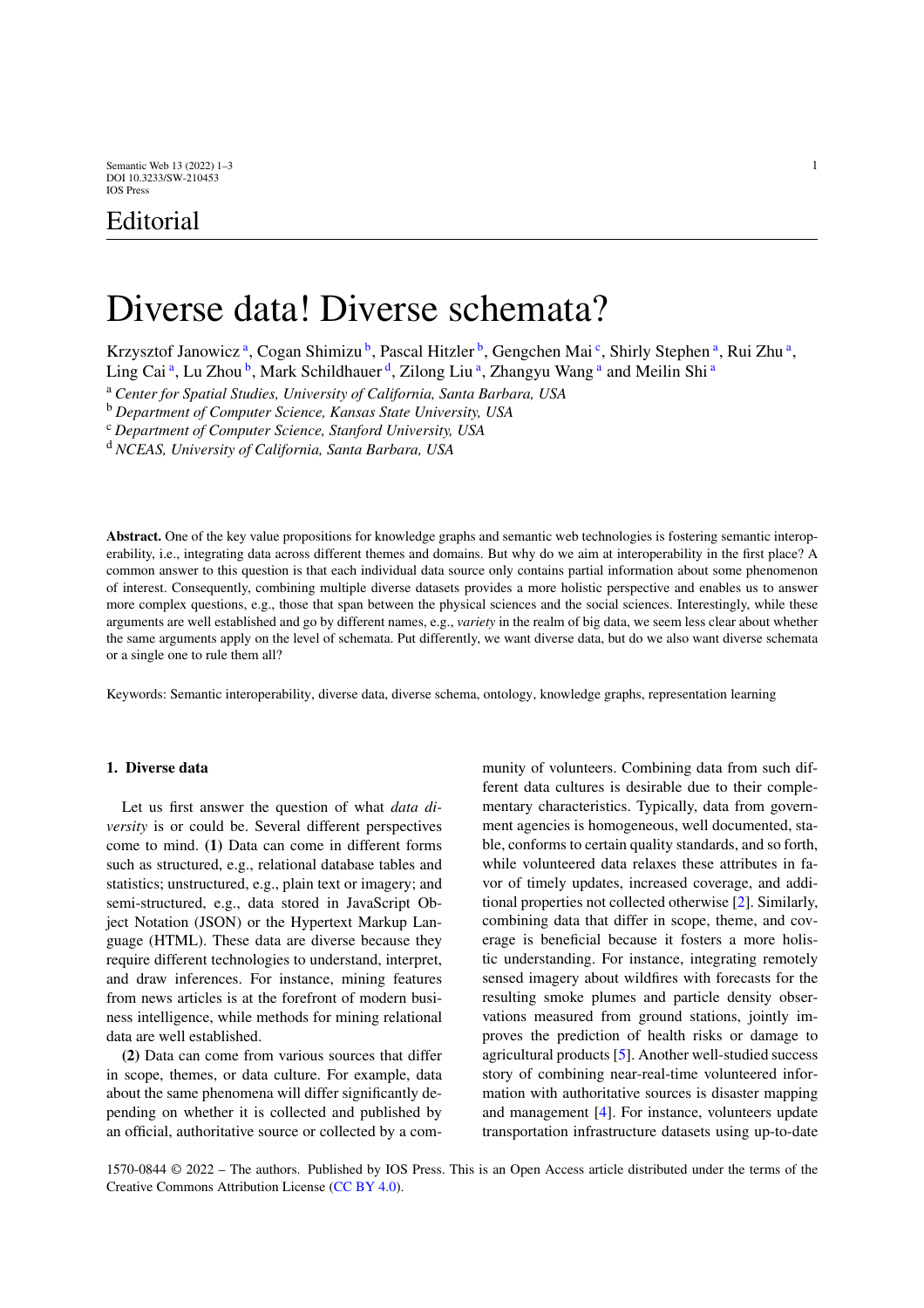satellite imaginary to quickly determine which roads have been damaged and how this affects overall connectivity within the transportation network, and, thus, improves disaster relief [\[6\]](#page-2-3).

**(3)** Finally, data can be diverse because they describe the same phenomena and the same (observable) properties but provide a different perspective. For instance, data about the cradle-to-grave environmental footprint of electric cars may differ depending on the perspectives taken by research teams, industry sectors, governments, and so on. The definition of "electric cars," the cutting lines of "cradle" and "grave," the environmental impacts to be considered and so forth, are all subject to the observer's perspective. Similarly, the environmental footprint and resource-efficiency of nations can be measured in many different ways [\[16](#page-2-4)] without implying that one measure is necessarily better than others.

#### **2. Diverse schemata?**

Interestingly, while the first two types of data diversity are unquestioned and have been part of data science theory and practice for years, this last type of diversity is often misunderstood and invites controversies. Intuitively, as scientists, we are inclined to believe that one perspective is more accurate, less biased, simpler, leads to better predictions, and so forth. To some degree, the idea of several equally-valid perspectives seems alien to us, maybe because of seemingly colliding with the law of excluded middles by which two statements that disagree cannot both be true.

Similarly, we tend to believe that data are raw [[15\]](#page-2-5), i.e., that they are independent of who observes. However, this is not always the case and particularly not for categorical data. For example, there is no 'true' definition of *poverty*, *gender*, *forest*, or *planet*, yet these terms play a prominent role in science and society. While it seems easy to claim that only the first two are partially defined by culture and society, the same is true for the latter examples as it is evident from the more than 600 commonly-used (and contradictory) definitions of forest  $[1,9]$  $[1,9]$  $[1,9]$  $[1,9]$  and the changes  $[14]$  $[14]$  to the category of planets over time.

Put differently, many concepts are cognitive arti-facts, and there are many ways to construct them.<sup>[1](#page-1-0)</sup>

This leads to *semantic heterogeneity*. A key question that arises from this discussion is whether this semantic heterogeneity is a problem to be overcome [\[9](#page-2-7)] or a reality of Web-scale knowledge representation systems that work on the level of statements, not facts [[7\]](#page-2-9). The first stance often calls for the standardization of meaning in the form of upper-level ontologies (or one common ontology [\[3](#page-2-10)]), while the second stance prescribes modular ontology design with a focus on common patterns and alignments between ontologies [\[13\]](#page-2-11).

It is interesting to examine how disciplines that cannot afford the crisp nature of top-down axiomatic knowledge representation address this discussion. For instance, in machine learning and representation learning, data diversity is desirable during training to ensure that the resulting model captures the entire range of cases that it will encounter in the wild. Similarly, recent work on linguistic embeddings can distinguish between different meanings that terms take depending on the context [[12\]](#page-2-12). Another example is Cognitive Science, in which many different theories of categorization are studied, including concepts with multiple prototypes [\[10](#page-2-13)].

From an even more abstract stance, the ongoing cultural goal of increasing workforce diversity is rooted in the assumption that diversity improves representation. Put differently, who we are, and where we come from (culturally and geographically), influence how we experience, i.e., categorize, the world around us.

This has important consequences for both the schemata we design and the representations we learn. Intuitively, increasing the number of classes to be distinguished reduces the accuracy of a model (while keeping other parameters such as training size invariant). Similarly, there are TBox axioms that are easy to learn by rule mining from existing knowledge graphs, but would fail to capture the context of data when schemata do not match how data exists in reality for lack of diversity in their construction [[8\]](#page-2-14). Finally, for some concepts, we may even end up in situations where the features that can be extracted from a given source, e.g., a facial image, can no longer be used effectively for a task at hand, e.g., classification.

The resulting dilemma can be summarized nicely by the following observation: *Diverse data and application needs require diverse schemata, while interoperability and integration benefit from common schemata.* So, how do we support diverse (even contradictory) schema knowledge while avoiding another Tower of Babel? Many potential solutions were discussed in classical AI literature some decades ago,

<span id="page-1-0"></span><sup>&</sup>lt;sup>1</sup>This should not be confused with questioning scientific methods or the need for well-established definitions of physical quantities, and so forth.